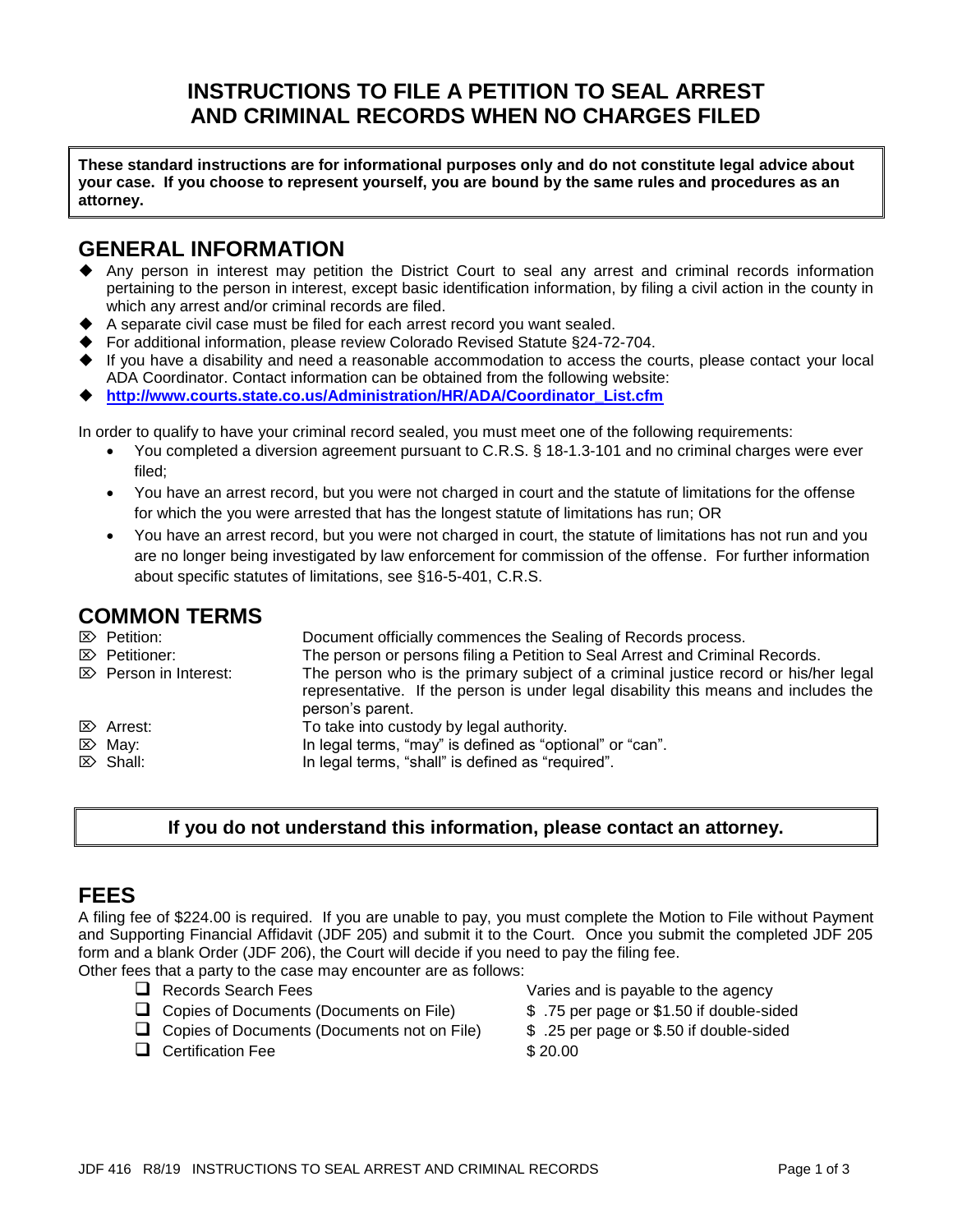# **FORMS**

To access forms online, go to the website at **[www.courts.state.co.us](http://www.courts.state.co.us/)** and then click **"Self Help/Forms"** tab. The forms are available in PDF or WORD by selecting **All Court Forms and Instructions - Seal My Case - Sealing of Arrest and Criminal Records**. Please click either PDF or WORD by the title of the form. You may complete a form online and print or you may print it and type or print legibly in black ink.

- ❑ JDF 417 Petition to Seal Arrest and Criminal Records When No Charges Filed
- ❑ JDF 418 Order to Seal Arrest and Criminal Records When No Charges Filed
- ❑ JDF 419 Order and Notice of Hearing (Sealing of Arrest and Criminal Records When No Charges Filed)
- ❑ JDF 435 Order Denying Petition to Seal Arrest and Criminal Records When No Charges Filed

# **STEPS TO FILING YOUR CASE**

#### **Step 1: Obtain arrest and criminal records.**

In order to file a Petition to Seal Arrest and Criminal Records, you must obtain the proper case report numbers, case numbers, and arrest numbers from the original arrest or criminal records. This information is necessary to ensure that your case is sealed properly, if ordered by the Court. A fee may be required to obtain this information. **No Criminal Justice Information involving a conviction may be sealed under this process. See other instructions for sealing records related to a conviction.** The records may be found in the following locations:

- ❑ Court Records. County and district court files are available from the clerk of court's office for each respective court.
- ❑ Municipal Court Records. These can be found at each Municipal Court. Contact the specific court for assistance.
- ❑ Arrest or Police Records. Contact the arresting agency. Their files have the arresting agency and arrest numbers.
- ❑ Colorado State criminal history. This report may assist you in locating correct dates, arrest numbers, and agency case numbers to include on your Petition.
- ❑ Criminal history reports can be accessed immediately by using the web-based system [https://www.cbirecordscheck.com/Index.aspx?AspxAutoDetectCookieSupport=1.](https://www.cbirecordscheck.com/Index.aspx?AspxAutoDetectCookieSupport=1)
	- ❑ You will be charged per result viewed.
	- ❑ If you are unable to access the Internet, please call the Colorado Bureau of Investigation (CBI) at 303- 239-4208 for additional information. CBI is located at 690 Kipling Street, Suite 315, Lakewood, CO 80215.

#### **Step 2: Complete the appropriate forms**.

- ❑ **Petition to Seal Arrest and Criminal Records When No Charges Filed (JDF 417).**
	- $\Box$  Enter the Defendant's name in the case caption.
	- ❑ **All applicable sections must be completed before the case is filed**.
	- ❑ You are responsible for specifying with a checkmark each criminal justice agency that has the Defendant's criminal records. Do not include the Federal Bureau of Investigation (FBI). It is the Colorado Bureau of Investigation's (CBI) responsibility to contact the FBI if there is a corresponding FBI record.
	- $\Box$  Specify the charge(s) for any arrest record you want sealed. You may obtain this information from the arresting agency.
	- $\Box$  List the result of the official action you are petitioning to seal.
- ❑ **Order Denying Petition to Seal Arrest and Criminal Records When No Charges Filed (JDF 435).**
	- $\Box$  Complete only the caption on this form.
	- $\Box$  The Court will complete this form only if your Petition is denied.
- ❑ **Order to Seal Arrest and Criminal Records When No Charges Filed (JDF 418).** 
	- $\Box$  Complete all portions of the form.
	- ❑ You must indicate the same agencies on the Order as you did on the Petition.
	- ❑ The Judge or Magistrate will sign the Order if your Petition is approved.